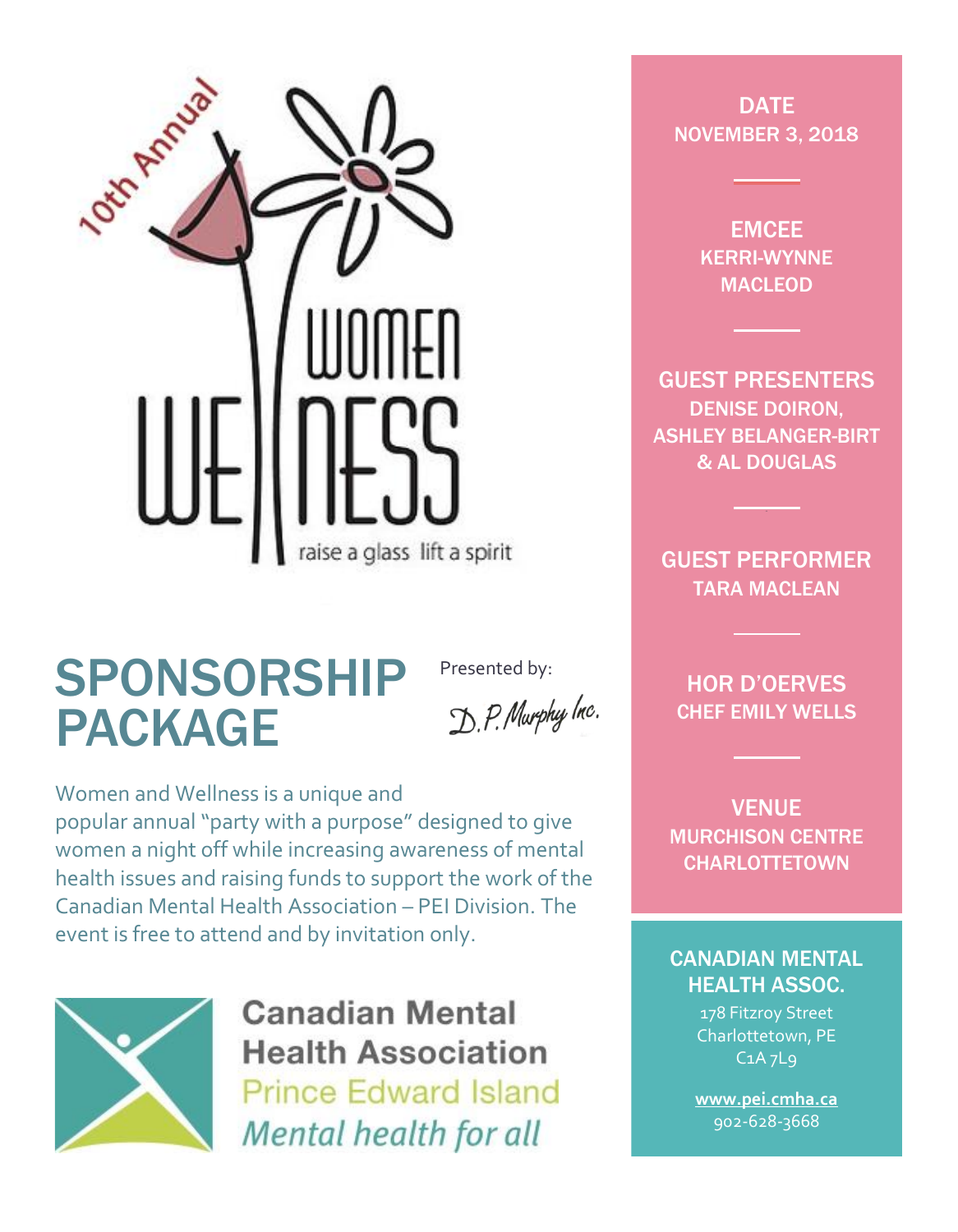## THE CAUSE

The Canadian Mental Health Association, PEI Division, is a community-based organization that began its work on Prince Edward Island as a division of CMHA National in 1959. Our mandate is "Mental Health for All". Our mission is to promote the mental health of all Islanders by enabling individuals, groups and communities to increase their control over, and enhance, their mental health. To carry out this mission, our 150 volunteers and 50+ support staff provide programs and services, education and information, research, advocacy and social policy development designed to help all Islanders improve their mental wellness. We address all aspects of mental health and mental illness. It could be a high school student experiencing unbearable stress, a bereaved woman overwhelmed by her feelings, or a father with mental illness who can't find work.

At CMHA-PEI we believe the foundation of a healthy society begins with a mentally healthy population and that positive mental health can be achieved by all.

We have offices, programming space and housing units in Charlottetown, Summerside and Alberton. All money raised stays on PEI in support of programs and services for Islanders. To learn more about what we do, please visit [www.pei.cmha.ca.](http://www.pei.cmha.ca/)

## THE EVENT

Women and Wellness grew out of one family's loss of a son and brother by suicide and their resulting awareness of how common, yet hidden, mental illnesses continue to be. Again this year, women from across Canada will attend Women and Wellness events raising thousands of dollars in support of the programs and services delivered by their provincial/local CMHA divisions.

This year will mark the 10<sup>th</sup> year this event will have taken place in PEI to a packed room. Ticket holders will enjoy the quick wit of **master of ceremonies, Kerri-Wynne MacLeod**, heartfelt stories, firsthand accounts and wisdom from **local guest speakers, Denise Doiron, Ashley Belanger-Birt and Al Douglas,** the soulful music of **singer/songwriter Tara MacLean** and delicious creations from **Chef Emily Wells** (The Mill in New Glasgow).

Denise is the mother of Ellen Carragher - the brain behind Skate for Mental Health, an annual fundraiser that's contributed over \$27,000 to date to CMHA-PEI. Denise will be sharing her story of parenting a young person who struggles with their mental health and their family's path to mental wellness. Ashley is the mother of three young children, a member of the CMHA family and a peer support leader for depression, anxiety, PTSD and bipolar disorder. Ashley will be sharing accounts from her personal story with a focus on what it's like to be a mother who struggles with her mental health. Al Douglas is the marketing manager at Murphy Hospitality Group, the host of Al's Burger Bus with proceeds going to CMHA-PEI and an avid photographer among many things. Al will be talking about his mother's struggle with depression.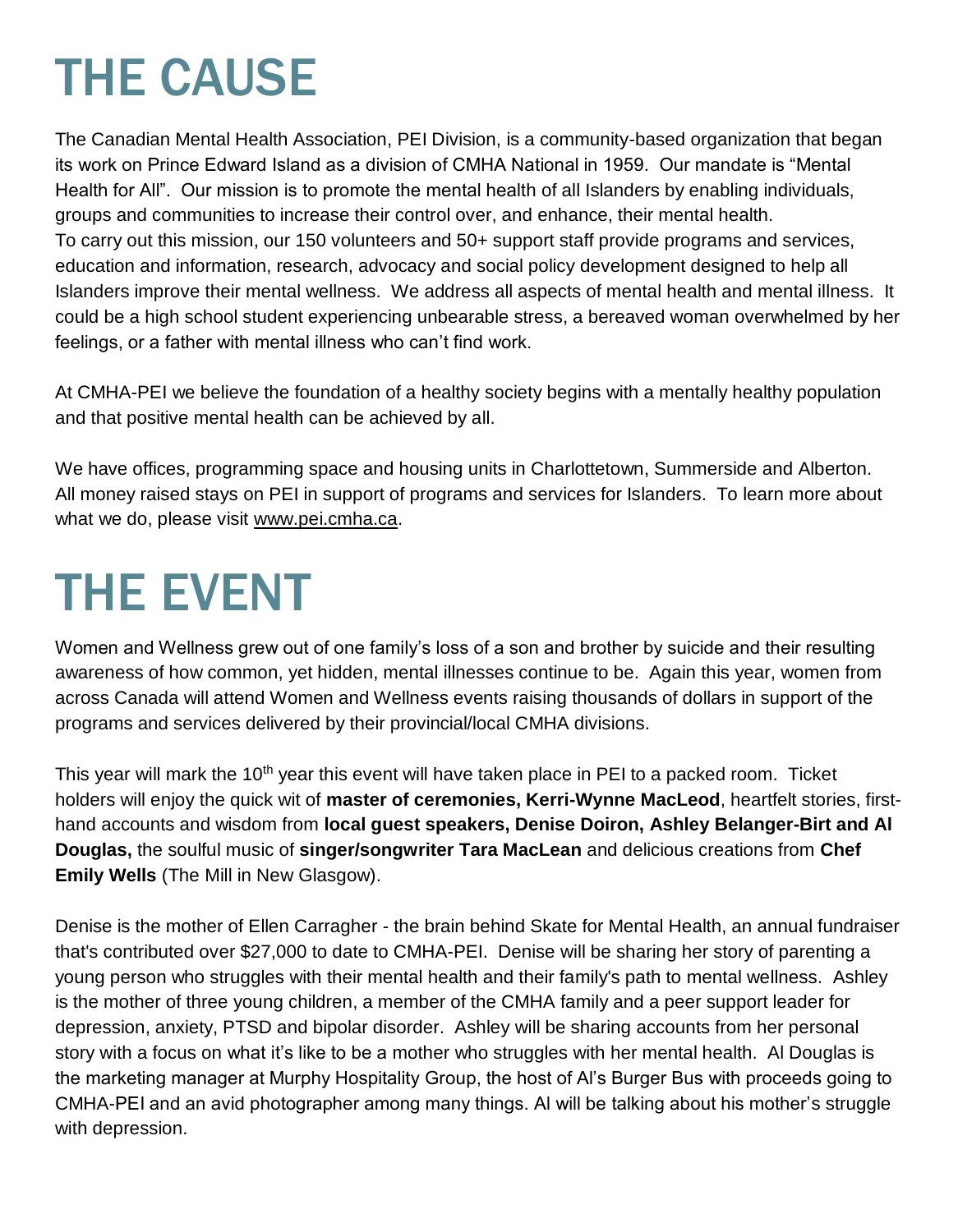

### 2017 WOMEN & WELLNESS COMMITTEE











### **November 3, 2018**

Murchison Centre, Charlottetown Free Event / Invitation Only To get on the invite list, please contact: Lori Morris [communications@cmha.pe.ca](mailto:communications@cmha.pe.ca) 902-628-3650